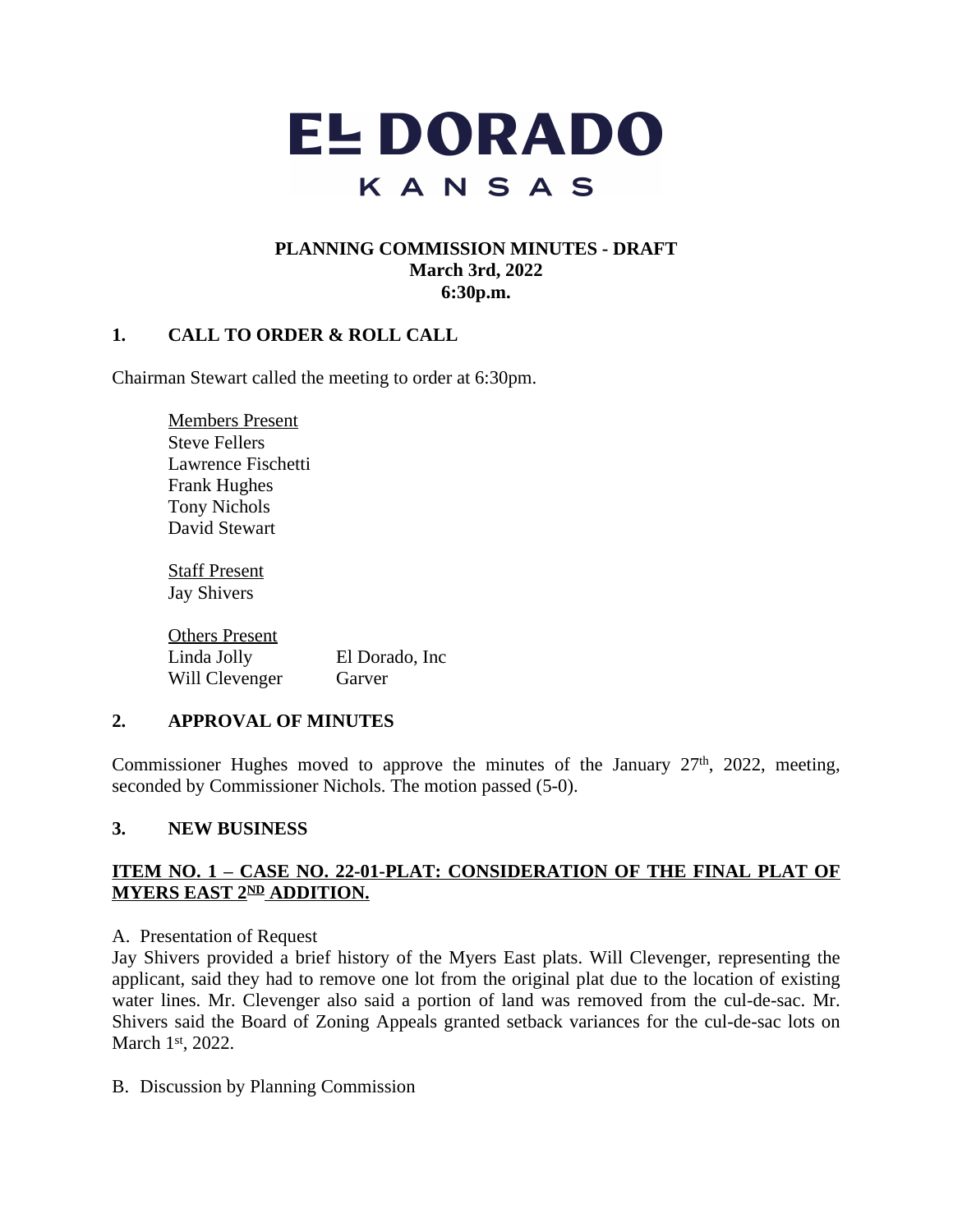Commissioner Fellers asked about the water lines. Mr. Clevenger said they service the homes in the neighborhood. Mr. Shivers said the lines were installed in the 1980s and were installed in a slightly different location than originally platted.

# C. Motion

Commissioner Fellers moved to approve the Myers East 2<sup>nd</sup> Addition Final Plat as presented, seconded by Commission Nichols. The motion passed (5-0).

**PRESENTATION:** Economic Development Presentation by El Dorado Inc.

Linda Jolly presented information about El Dorado Inc.'s economic development efforts in the industrial areas to the west and north of the City.

## **ITEM NO. 2 – CASE NO. 22-03-REZ: PUBLIC HEARING FOR THE CONSIDERATION OF A REQUEST TO REZONE APPROXIMATELY 104.4 ACRES AT THE NORTHWEST CORNER OF THE INTERSECTION OF NORTHWEST BOYER ROAD AND NW PARALLEL STREET FROM A-R AGRICULTURAL RESIDENTIAL DISTRICT TO I-1 LIGHT INDUSTRIAL DISTRICT.**

A. Presentation of Request

Mr. Shivers reviewed the staff memo and discussed types of manufacturing allowed.

B. Public Hearing

Chairman Stewart opened the public hearing. There being no one to speak, the public hearing was closed.

C. Discussion by Planning Commission

Commission Fellers thanked the City and El Dorado Inc. for their work on these projects.

D. Motion

Commissioner Fellers moved to recommend approval of Case No. 22-03-REZ, an application by City of El Dorado to rezone approximately 104.4 acres at the northwest corner of the intersection of Northwest Boyer Road and NW Parallel Street to I-1 Light Industrial District, for reasons stated in the staff recommendation and heard at this public hearing, seconded by Commissioner Hughes.

| <b>Roll Call Vote</b> |   |
|-----------------------|---|
| <b>Steve Fellers</b>  | Y |
| Lawrence Fischetti    | Y |
| <b>Frank Hughes</b>   | Y |
| <b>Tony Nichols</b>   | Y |
| David Stewart         | Y |

The motion passed (5-0).

# **ITEM NO. 3 – CASE NO. 22-02-REZ: PUBLIC HEARING FOR THE CONSIDERATION OF A REQUEST TO REZONE APPROXIMATELY 95.5 ACRES AT THE NORTHWEST CORNER OF THE INTERSECTION OF N. TOPEKA STREET AND W. REFINERY ROAD**